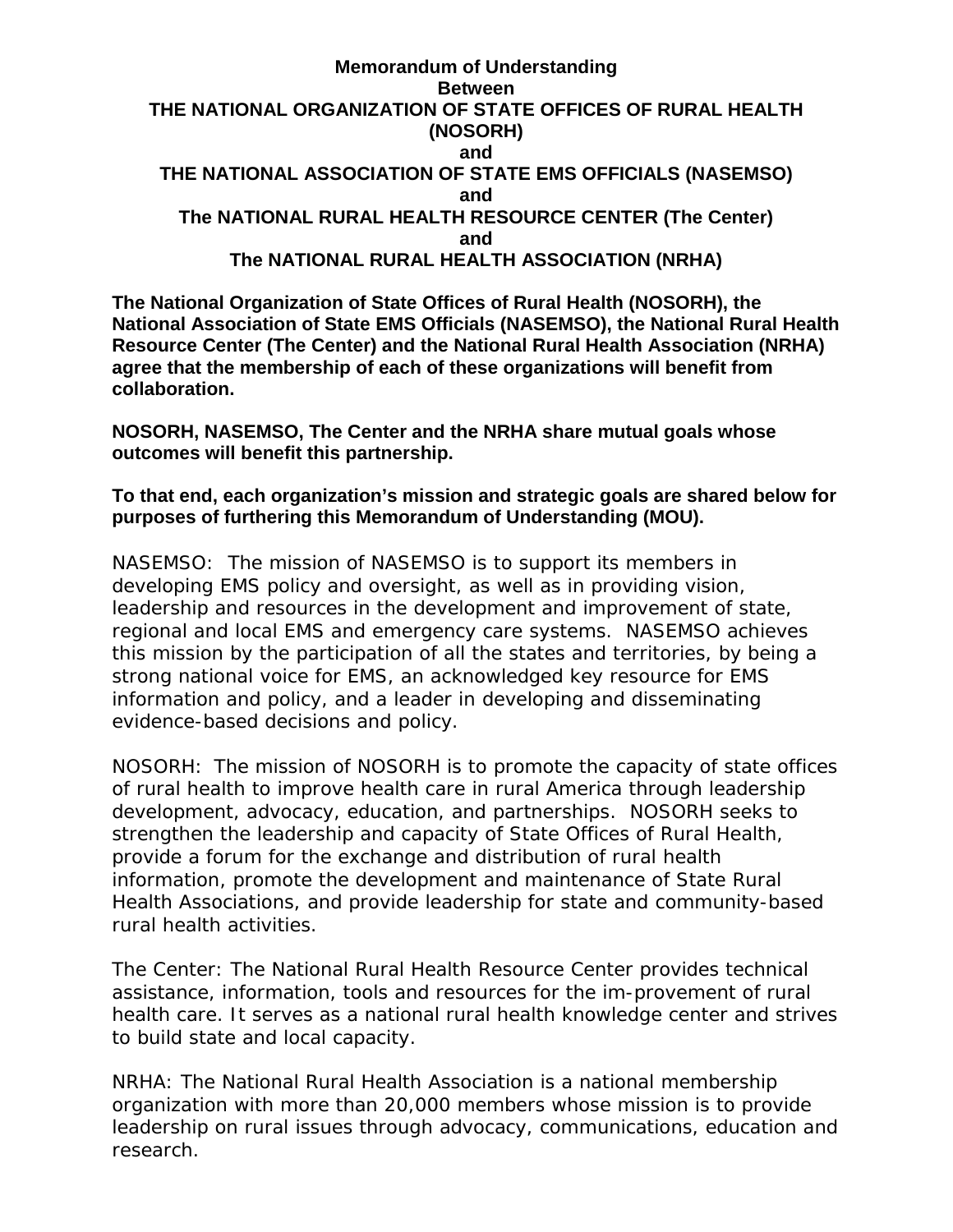Whereas, NASEMSO, NOSORH, The Center and the NRHA, herein called "the organizations," desire to improve the quality of emergency care in rural and frontier communities; and

Whereas, the organizations maintain committees of special interest in each other's area of professional focus; and

Whereas, the organizations agree that these committees of special interest would be more effective if they worked jointly.

Therefore, let it be resolved that the organizations agree to the terms of this MOU (including those specified in the attached Description of Organizational Activities) for the time period July 1, 2012 to June 31, 2014.

Serye Eisinger \_\_\_\_\_\_\_\_\_\_\_\_\_\_\_\_\_\_\_\_\_\_\_\_\_\_\_\_\_\_\_\_\_\_\_\_ \_\_\_\_\_\_\_\_\_\_\_\_\_\_\_\_ NOSORH Director Date Date  $\overline{\phantom{a}}$  ,  $\overline{\phantom{a}}$  ,  $\overline{\phantom{a}}$  ,  $\overline{\phantom{a}}$  ,  $\overline{\phantom{a}}$  ,  $\overline{\phantom{a}}$  ,  $\overline{\phantom{a}}$  ,  $\overline{\phantom{a}}$  ,  $\overline{\phantom{a}}$  ,  $\overline{\phantom{a}}$  ,  $\overline{\phantom{a}}$  ,  $\overline{\phantom{a}}$  ,  $\overline{\phantom{a}}$  ,  $\overline{\phantom{a}}$  ,  $\overline{\phantom{a}}$  ,  $\overline{\phantom{a}}$ NASEMSO President and Date Date \_\_\_\_\_\_\_\_\_\_\_\_\_\_\_\_\_\_\_\_\_\_\_\_\_\_\_\_\_\_\_\_\_\_\_\_ \_\_\_\_\_\_\_\_\_\_\_\_\_\_\_\_\_ The Center President **Date** \_\_\_\_\_\_\_\_\_\_\_\_\_\_\_\_\_\_\_\_\_\_\_\_\_\_\_\_\_\_\_\_\_\_\_\_ \_\_\_\_\_\_\_\_\_\_\_\_\_\_\_\_\_ NRHA President NRHA President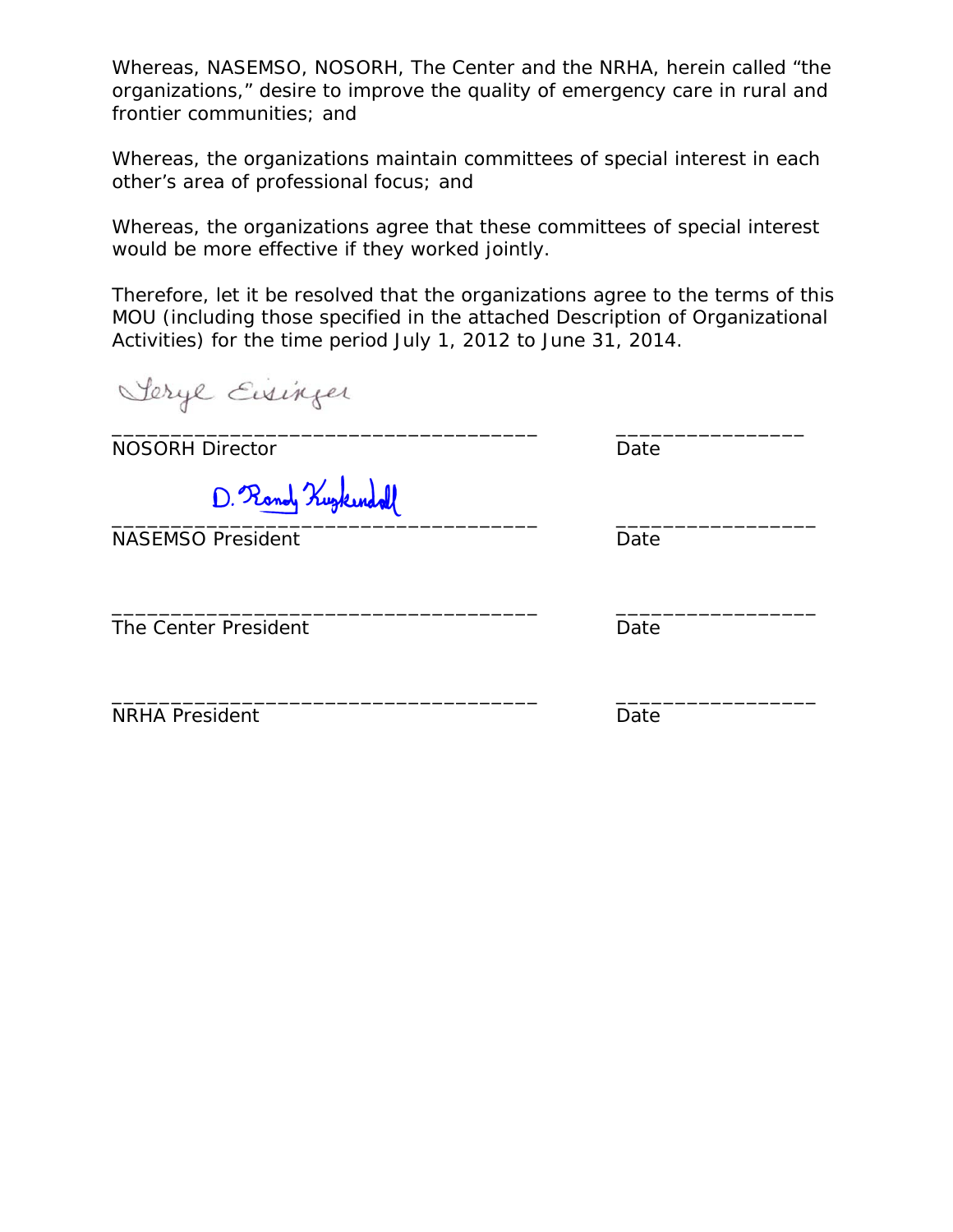## *Description of Organizational Activities July 1, 2012 – June 31, 2014*

Let it be resolved that the organizations agree:

- 1) To maintain and expand the Joint Committee on Rural Emergency Care (JCREC), originally established between NOSORH and NASEMSO, to now include The Center and the NRHA. JCREC will adhere to all policies and procedures of all organizations.
- 2) To maintain momentum and activity, the current core structure of JCREC will not be changed immediately:
	- a. It is currently managed by two co-chairs, one primary contact each from NOSORH and NASEMSO, who will serve as co-chairs of JCREC, sharing administrative duties as delineated in (4).
	- b. NASEMSO and NOSORH have also appointed five additional members from each organization to JCREC.
- 3) To review the structure of JCREC (by June 31, 2013) to determine the appropriate future structure ensuring:
	- a. appropriate representation from all participating organizations,
	- b. representation from additional organizations has been considered, and
	- c. the organizational, leadership and financial infrastructure is solid and sustainable
- 4) To include individuals not serving as appointed members of JCREC (whether members of the organizations or not) in JCREC activities and mailing list including the JCREC Google Group.
- 5) To ensure that the co-chairs of JCREC represent both an EMS and Rural Health foci respectively and that the lead alternates every twelve months between the two foci. If the primary co-chair becomes unavailable to undertake the duties of the office, the cochair from the other foci will assume the duties of primary chair.
- 6) That business which requires voting by JCREC can be performed during any meeting (face-to-face, teleconference or through other means) or by email. Voting is limited to only the appointed members of JCREC.
- 7) To establish a joint work plan, prior to January 1 annually, for submission to the leadership of NOSORH, NASEMSO, The Center and the NRHA for approval. The work plan will identify annual goals, strategies and responsibilities.
- 8) To develop a JCREC budget, prior to January 1 annually, that supports the work plan for submission to the leadership of NOSORH, NASEMSO, The Center and the NRHA for approval. It is recognized that project financial support may vary between organizations, and is dependent on organizational funding availability and priorities.
- 9) JCREC co-chairs will provide a report to the leadership of NOSORH, NASEMSO, The Center and the NRHA annually of the activities, projects and accomplishments of the committee.
- 10) To waive registration fees for the co-chair organization's and provide complimentary space for a display by the other organizations at the organizations' respective annual